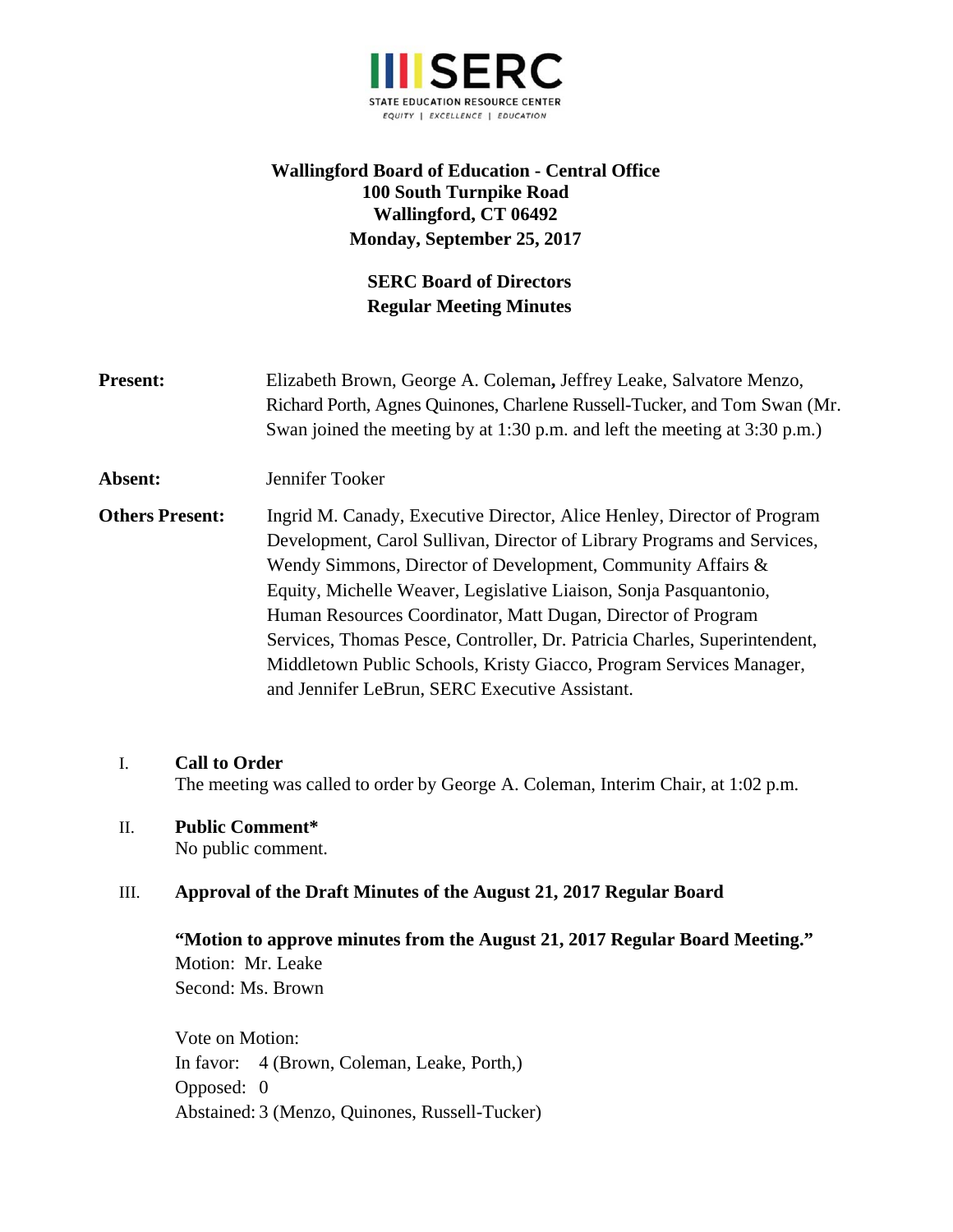# IV. **Executive Session to Discuss Executive Director Contract**

**"Motion to enter into Executive Session for the Purpose of Discussing Executive Director Contract."**  Motion: Mr. Leake

Second: Dr. Quinones

Vote on Motion: In favor: 7 (Brown, Coleman, Leake, Menzo, Porth, Quinones, Russell-Tucker) Opposed: 0 Abstained: 0

The Board voted unanimously to enter into Executive Session at 1:05 p.m.

Present were Board Members Ms. Brown, Mr. Coleman, Mr. Leake, Dr. Menzo, Mr. Porth, Mr. Leak, Dr. Quinones, Ms. Russell-Tucker. Sonja Pasquantonio and Michelle Weaver were also present for all of executive session.

#### **"Motion to recess from the Executive Session at 1:53 p.m."**

Motion : Mr. Porth Second: Dr. Quinones

Vote on Motion: In favor: 7 (Brown, Coleman, Leake, Menzo, Porth, Quinones, Russell-Tucker) Opposed: 0 Abstained: 0

#### "**Motion to resume Executive Session at 3:31 p.m."**

Motion: Ms. Brown Second: Mr. Porth

Vote on Motion: In favor: 7 (Brown, Coleman, Leake, Menzo, Porth, Quinones, Russell-Tucker) Opposed: 0 Abstained: 0

Present were Board Members Ms. Brown, Mr. Coleman, Mr. Leake, Dr. Menzo, Mr. Porth, Mr. Leak, Dr. Quinones, Ms. Russell-Tucker. Sonja Pasquantonio and Michelle Weaver were also present for all of executive session.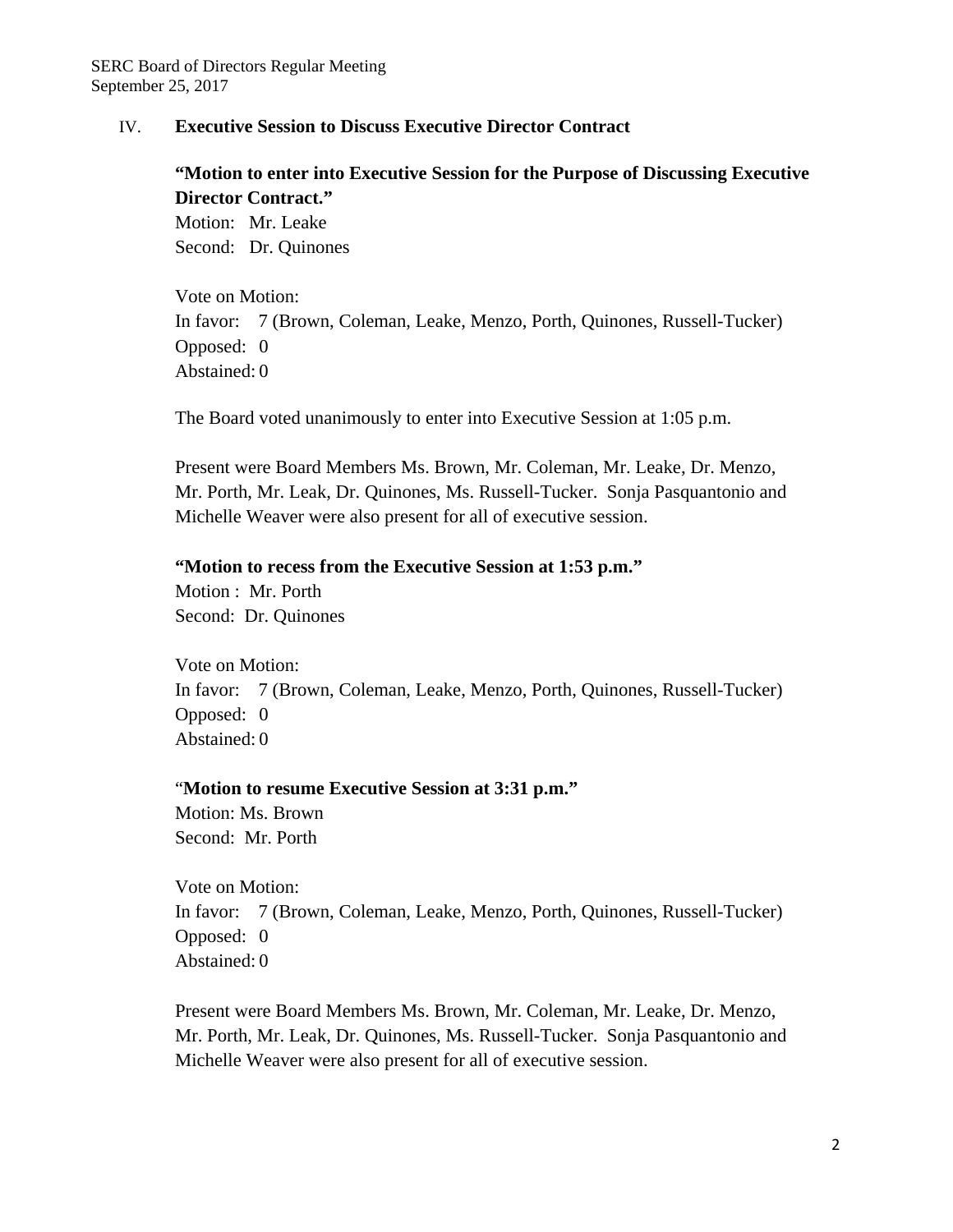**"Motion to exit Executive Session at 4:15 p.m. with no motions or actions taken."**  Motion: Mr. Leake

Second: Ms. Brown

Vote on Motion: In favor: 7 (Brown, Coleman, Leake, Menzo, Porth, Quinones, and Russell-Tucker) Opposed: 0 Abstained: 0

# V. **Mr. Coleman proposed a motion to go out of order on the agenda.**

# **"Motion to approve reorder of agenda items."**

Motion: Dr. Quinones Second: Mr. Porth

Vote on Motion: In favor: 8 (Brown, Coleman, Leake, Menzo, Porth, Quinones, Russell-Tucker and Swan) Opposed: 0 Abstained: 0

# VI. **Items for Discussion, Ingrid M. Canady**

a.17-18 Agency Priorities *Dr. Patricia Charles, Superintendent, Middletown Public School – Guest* 

Ms. Canady shared the current status of the 17-18 Agency Goals with members. Ms. Canady also provided information on the racial equity work that SERC is currently involved in with Middletown Public Schools.

Ms. Canady introduced Dr. Patricia Charles to Members of the Board and SERC Staff. Dr. Charles provided a presentation that discussed the equity work that Middletown Public Schools is involved in. Dr. Charles shared that the sessions that SERC has provided for staff have gone extremely well. Ms. Canady and Mr. Eben McKnight, SERC Consultant, have been invited back multiple times to provide additional sessions for staff. Dr. Charles stated that a policy had been adopted by the CT State Board of Education regarding work around equity. Middletown is looking forward to future collaboration with SERC on this topic.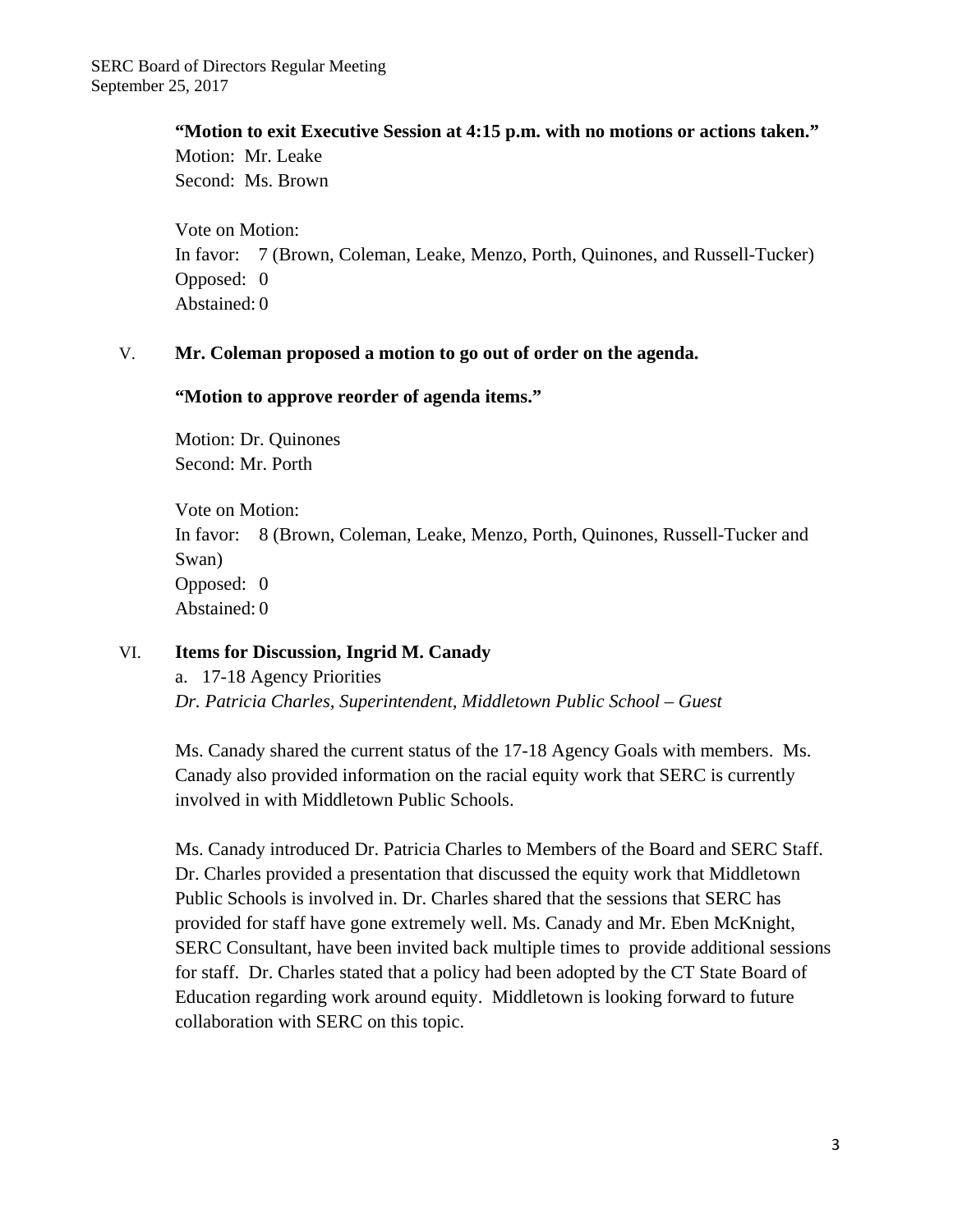#### VII. **Action Items**

- a. Approval of SERC Executive Director Contract Agenda item tabled.
- b. Approval of SERC Policies

#### **"Ms. Brown proposed a motion to approve SERC Policy as presented."**

Policy Number# 2017-016 Electronic Monitoring Policy

Motion: Dr. Quinones Second: Ms. Russell-Tucker

Vote on Motion: In favor: 8 (Brown, Coleman, Leake, Menzo, Porth, Quinones, Russell-Tucker and Swan) Opposed: 0 Abstained: 0

#### **"Ms. Brown proposed a motion to approve SERC Policy as presented."**

Policy Number# 2017-040 Jury Duty Policy

Motion: Ms. Brown Second: Dr. Quinones

Vote on Motion: In favor: 8 (Brown, Coleman, Leake, Menzo, Porth, Quinones, Russell-Tucker and Swan) Opposed: 0 Abstained:0

c. Approval of August 21, 2017 Motion Proposed by Mr. Leake and Mr. Porth

*Move to approve purging of all accounts through fiscal year 2015 in the amount of \$380,740.01 as identified on the worksheet, while acknowledging that a substantial portion of the records being purged were from a time period previous to the formation or initial appointment of the SERC Board members.*

Ms. Brown proposed a motion to amend the motion above by striking out the wording "to the initial appointment of" and replacing it with "the formation of SERC as a Quasi-Public entity.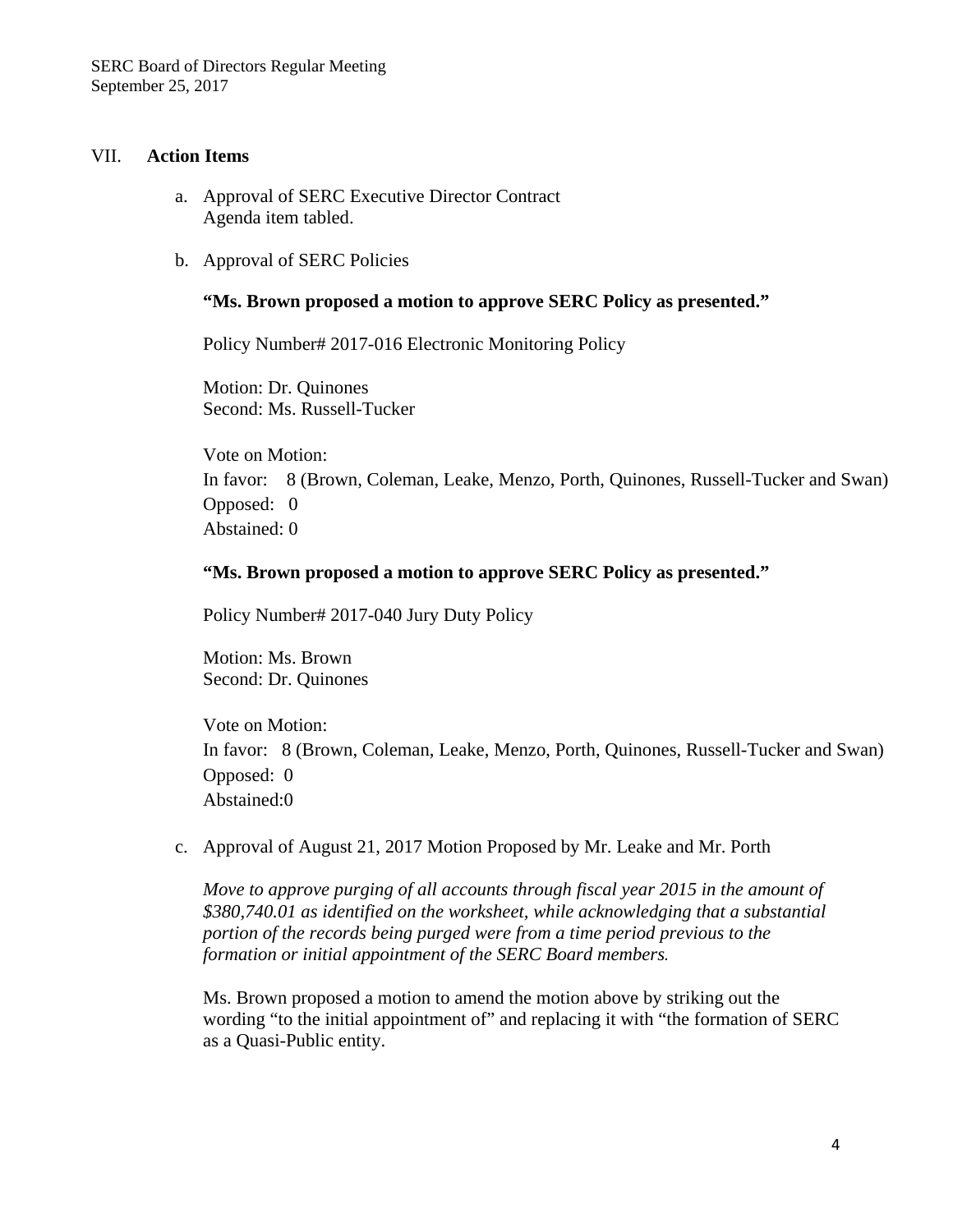# **"Motion to approve additional wording on above proposed motion by Mr. Leake and Mr. Porth".**

Motion: Ms. Brown Second: Mr. Porth

Vote on Motion: In favor: 8 (Brown, Coleman, Leake, Menzo, Porth, Quinones, Russell-Tucker and Swan) Opposed: 0 Abstained:0

# **"Mr. Coleman proposed a motion "that SERC only be required to carry uncollectables for 3 years."**

Motion: Mr. Leake Second: Dr. Quinones

Vote on Motion: In favor: 8 (Brown, Coleman, Leake, Menzo, Porth, Quinones, Russell-Tucker and Swan) Opposed: 0 Abstained:0

# b. Request of Approval of Operational Reserve to Cover Relocation Costs

Ms. Canady provided an update on the SERC's future relocation. At this time 25 Industrial Park Road has proven to be the best option financially. The proposal provided by 100 Roscommon Drive landlord came in above the threshold of financial viability for the agency. Ms. Canady proposed that operation reserves be used to cover relocations/moving costs. The Board requested information around the specific costs of the move, including a proposed budget before making any final decisions and approval of motion to use the agency's operational reserve. It was suggested that SERC receives approval on the location from OPM before approving the use of funds. Dr. Menzo requested that Board Members meet and review the proposal from 25 Industrial Park Road as soon as possible.

# **"Motion was proposed to table the Resolution."**

Motion: Dr. Menzo Second: Dr. Quinones

Vote on Motion:

In favor: 8 (Brown, Coleman, Leake, Menzo, Porth, Quinones, Russell-Tucker and Swan) Opposed: 0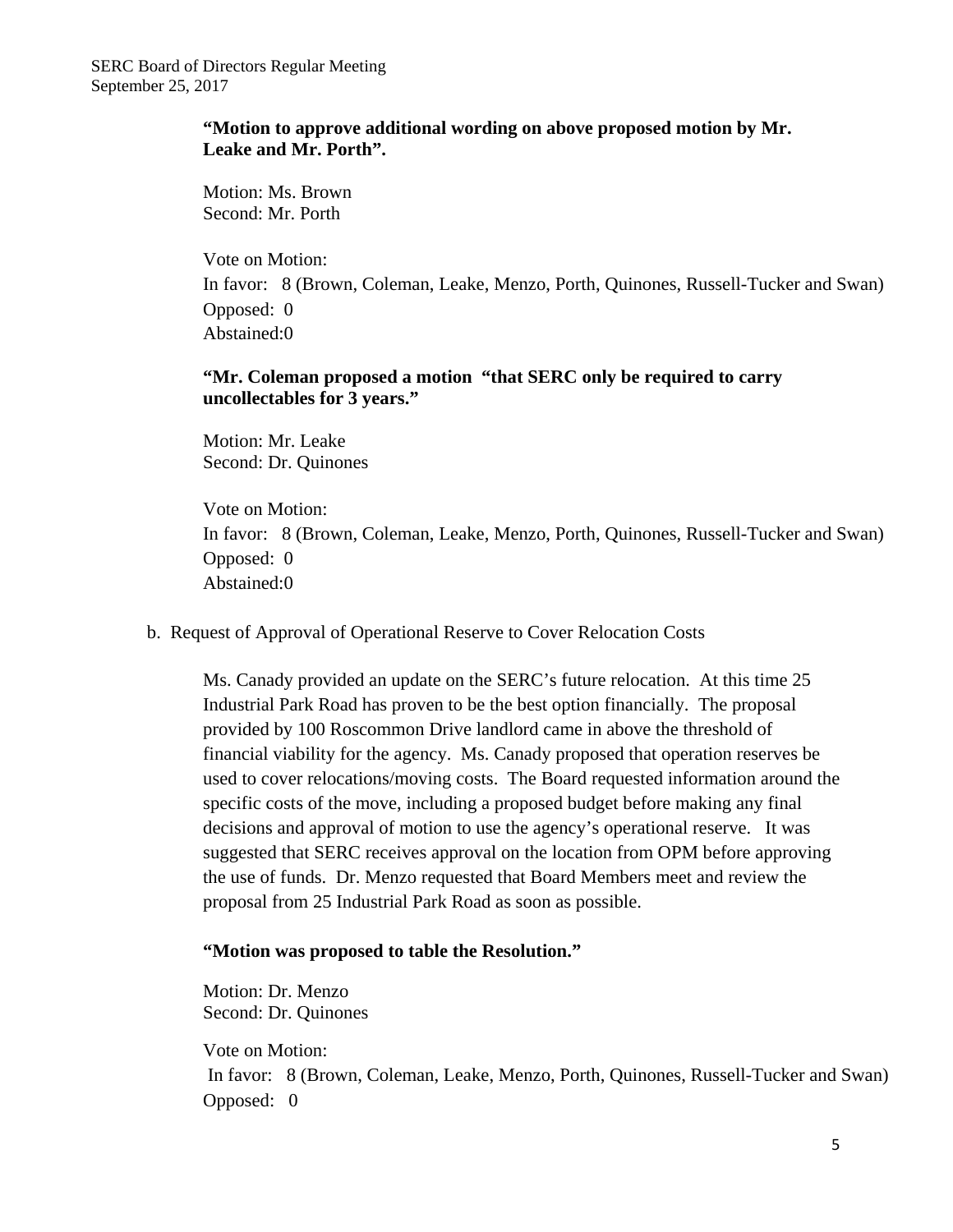Abstained: 0

c. Request Board Approval to Engage in Lease Negotiation with Future Landlord

**"Motion was proposed to create a committee to review proposals before engaging in conversations with landlords."** 

Motion: Ms. Brown Second: Mr. Porth

Vote on Motion: In favor: 8 (Brown, Coleman, Leake, Menzo, Porth, Quinones, Russell-Tucker and Swan) Opposed: 0 Abstained: 0

d. Update Regarding Conversation with Bureau of Special Education. Agenda Item Tabled.

# VII. **Updates from George Coleman, Interim Chair**

- a. CSDE, SERC Appointment Notice Agenda Item Tabled.
- b. SERC Board of Directors Vacancies Agenda Item Tabled.

# VIII. **Agency Updates from Ingrid M. Canady, Executive Director**

a. 17-18 Budget Changes

Ms. Canady shared information regarding the possibility of funding reduction that SERC may face in the future given the state's current fiscal uncertainty. In order to be proactive she presented a list of cost saving options to Board Members that can be implemented if budget reductions become a reality. . Ms. Canady assured members that conversations with Bryan Klimkiewicz, Bureau Chief, are on-going regarding funding.

Dr. Quinones requested individual budgets for each of the items presented regarding cost savings.

There was general conversation.

b. Staffing Update Agenda Item Tabled.